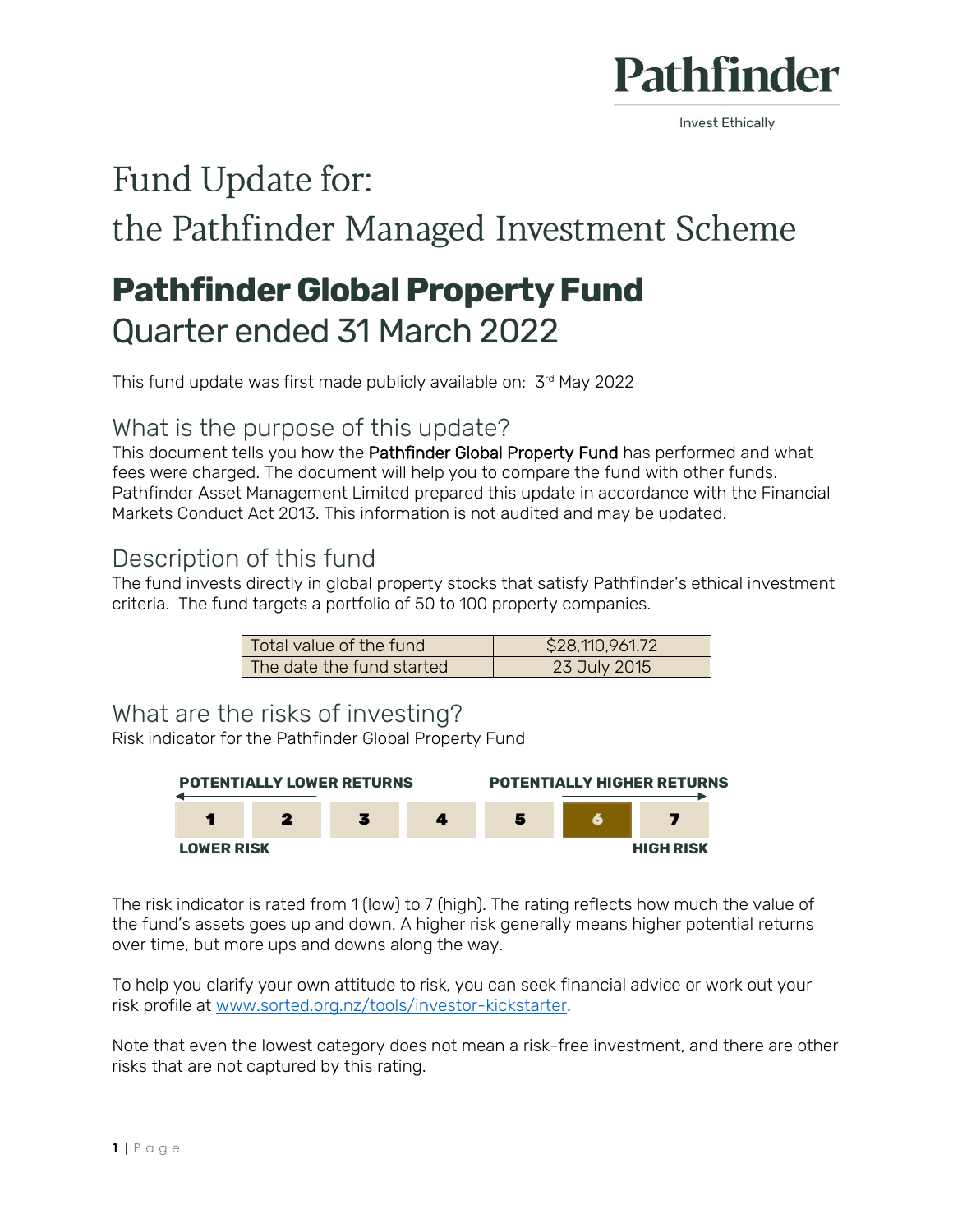

**Invest Ethically** 

This risk indicator is not a guarantee of a fund's future performance. The risk indicator is based on the returns data for the 5-year period from 1 April 2017 to 31 March 2022. While risk indicators are usually relatively stable, they do shift from time to time. The risk indicator will continue to be updated in future fund updates.

See the Product Disclosure Statement (PDS) for more information about the risks associated with investing in this fund.

## How has the fund performed?

|                                               | Average over<br>past 5 years | Past Year |
|-----------------------------------------------|------------------------------|-----------|
| Annual return                                 |                              |           |
| (after deductions for charges and tax)        | 3.97%                        | 9.92%     |
| Annual return                                 |                              |           |
| (after deductions for charges but before tax) | 4.24%                        | 10.69%    |
| Market index annual return                    |                              |           |
| (reflects no deductions for charges and tax)  | 6.64%                        | 14.75%    |

The market index annual return is based on the FTSE EPRA/NAREIT Global Real Estate Index (net of dividends and tax; 75% hedged to NZ dollars), see Note 1 below. Additional information about the index is available on the offer register at [www.business.govt.nz/disclose](http://www.business.govt.nz/disclose) (search Offers, using Offer OFR10780, Documents, Other Material Information).



#### Annual return graph

This shows the return after fund charges and tax for each year ending 31 March since the fund started. The last bar shows the average annual return since the fund started, up to 31 March 2022.

Important: this does not tell you how the fund will perform in the future.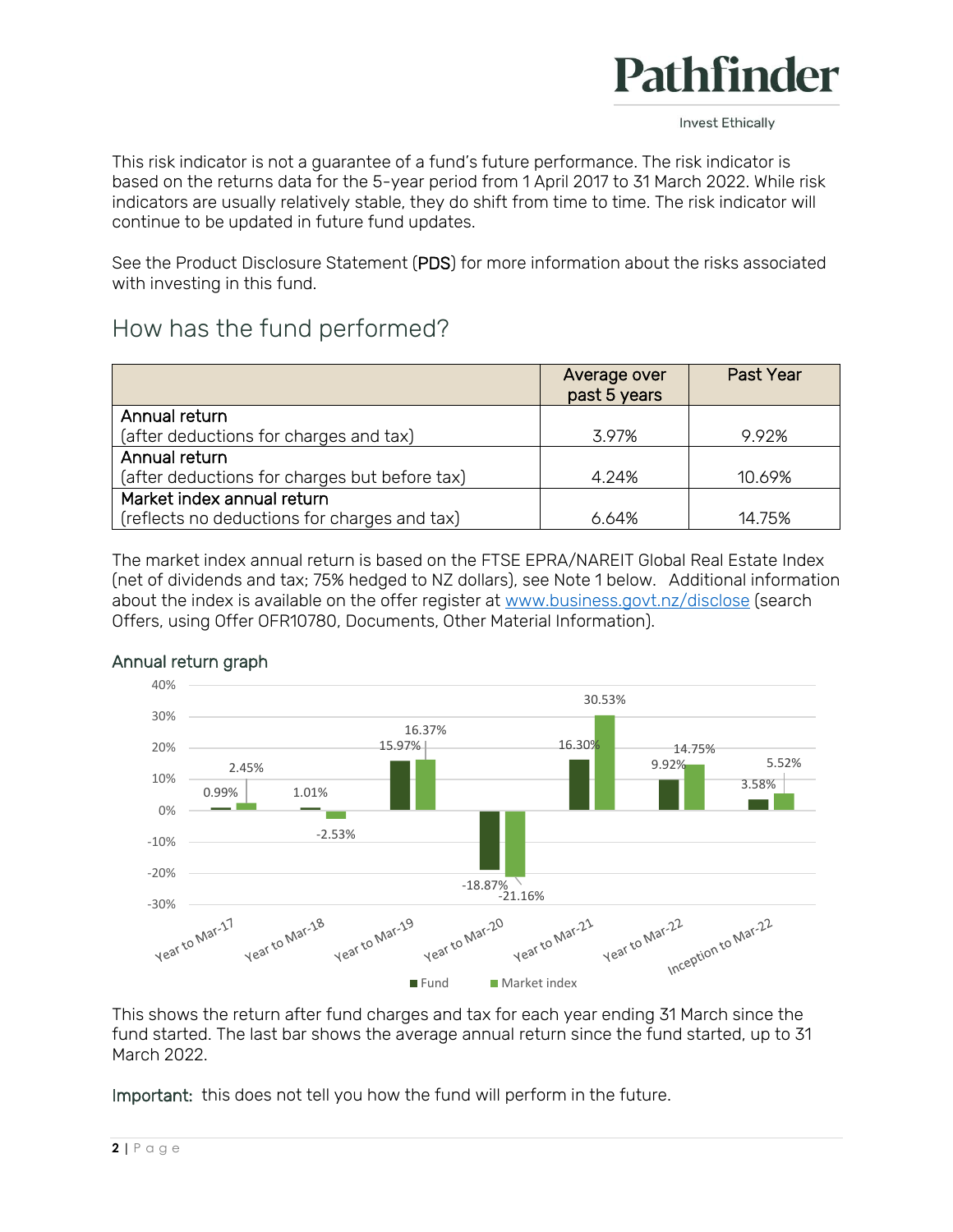

Returns in this update are after tax at the highest prescribed investor rate (PIR) of tax for an individual New Zealand resident. Your tax may be lower.

### What fees are investors charged?

Investors in the Pathfinder Global Property Fund are charged fund charges. In the year to 31 March 2022 these were:

|                                             | % of net asset value |
|---------------------------------------------|----------------------|
| Total fund charges*                         | 1.00%                |
| Which are made up of:                       |                      |
|                                             |                      |
| Total management and administration charges | 1.00%                |
| Including:                                  |                      |
| Manager's basic fee                         | 1.00%                |
| Other management and administration charges | 0.00%                |

\*All amounts exclude any applicable GST

Investors may also be charged individual action fees for specific actions or decisions (for example, for withdrawing from or switching funds). See the PDS for more information about those fees on the offer register at [www.business.govt.nz/disclose](http://www.business.govt.nz/disclose) for more information.

Small differences in fees and charges can have a big impact on your investment over the long term.

#### Example of how this applies to an investor

Angela had \$10,000 in the fund at the start of the year and did not make any further contributions. At the end of the year, Angela made a return after fund charges were deducted of \$1,069 (that is 10.69% of her initial \$10,000). Angela did not pay any other charges. This gives Angela a total return after tax of \$992 for the year.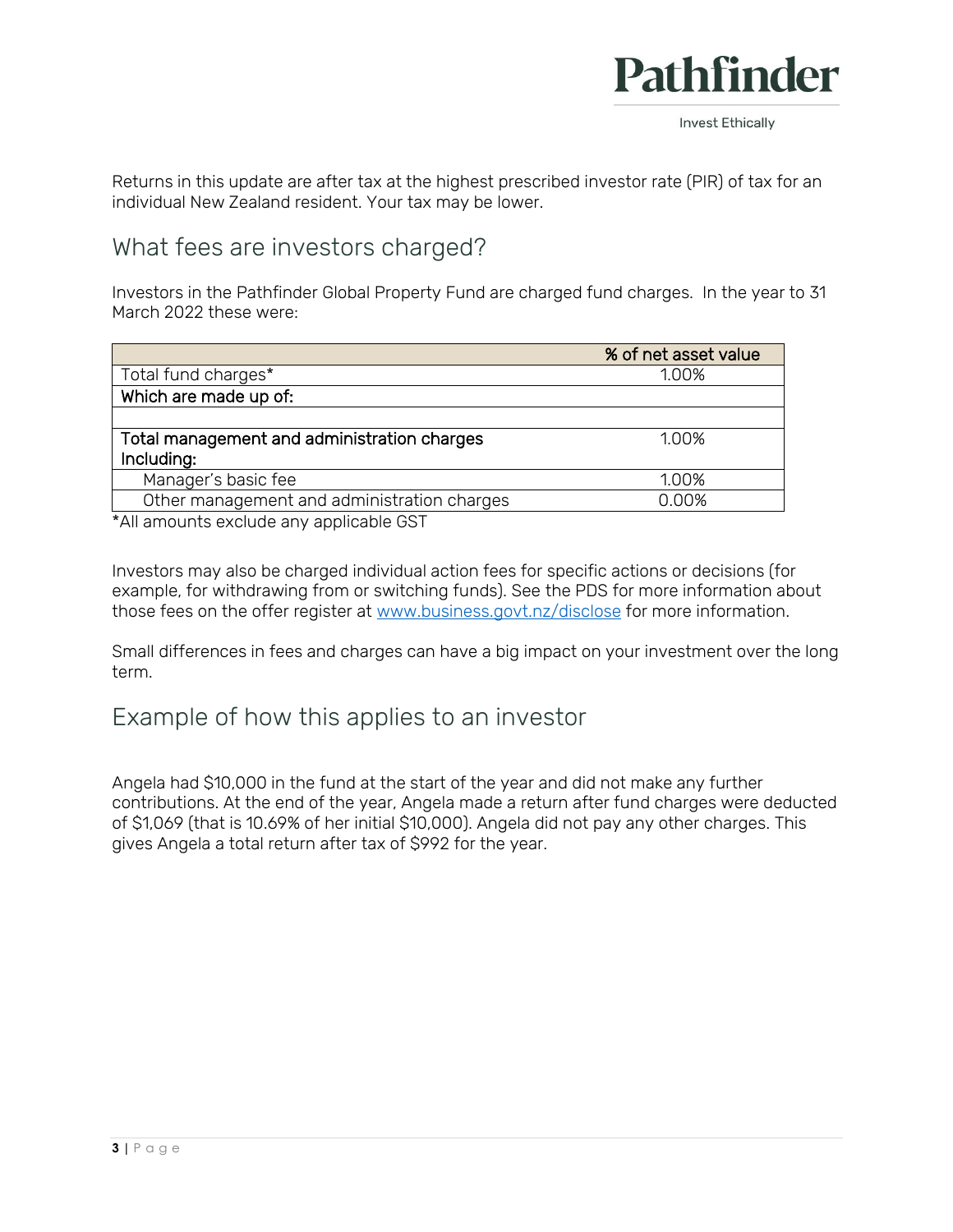

**Invest Ethically** 

## What does the fund invest in?

This shows the type of assets that the fund invests in. Actual investment mix



#### Target investment mix

| Cash and cash equivalents | 0%   |
|---------------------------|------|
| Listed property           | 100% |

### Top 10 investments

|                | Name                      | Percentage<br>of fund net<br>assets | <b>Type</b>            | Country   | Credit rating<br>(if applicable) |
|----------------|---------------------------|-------------------------------------|------------------------|-----------|----------------------------------|
|                | Cash at Bank - NZD -      | 9.23%                               | Cash and cash          |           | AA-                              |
|                | Westpac                   |                                     | equivalents            | NZ        |                                  |
| $\overline{2}$ | Prologis Inc              | 5.13%                               | Listed property        | <b>US</b> | N/A                              |
| 3              | Public Storage            | 2.65%                               | Listed property        | <b>US</b> | N/A                              |
| $\overline{4}$ | American Tower Corp       | 2.63%                               | Listed property        | <b>US</b> | N/A                              |
| 5              | Equinix Inc               | 2.39%                               | Listed property        | <b>US</b> | N/A                              |
| 6              | Digital Realty Trust Inc  | 2.29%                               | Listed property        | US.       | N/A                              |
| 7              | <b>Welltower Inc</b>      | 2.29%                               | <b>Listed Property</b> | US.       | N/A                              |
| 8              | <b>Equity Residential</b> | 2.28%                               | Listed property        | <b>US</b> | N/A                              |
| 9              | Avalonbay Communities Inc | 2.22%                               | Listed property        | <b>US</b> | N/A                              |
| 10             | Simon Property Group Inc  | 2.22%                               | Listed property        | US        | N/A                              |

The top 10 investments make up 33.35% of the net asset value of the fund.

*Currency hedging:* Changes in the value of the NZ dollar relative to other currencies can have a big impact on your investment over the long term. The target currency hedging level implemented in the fund is 75% of foreign currency exposures (actual hedging level at 31